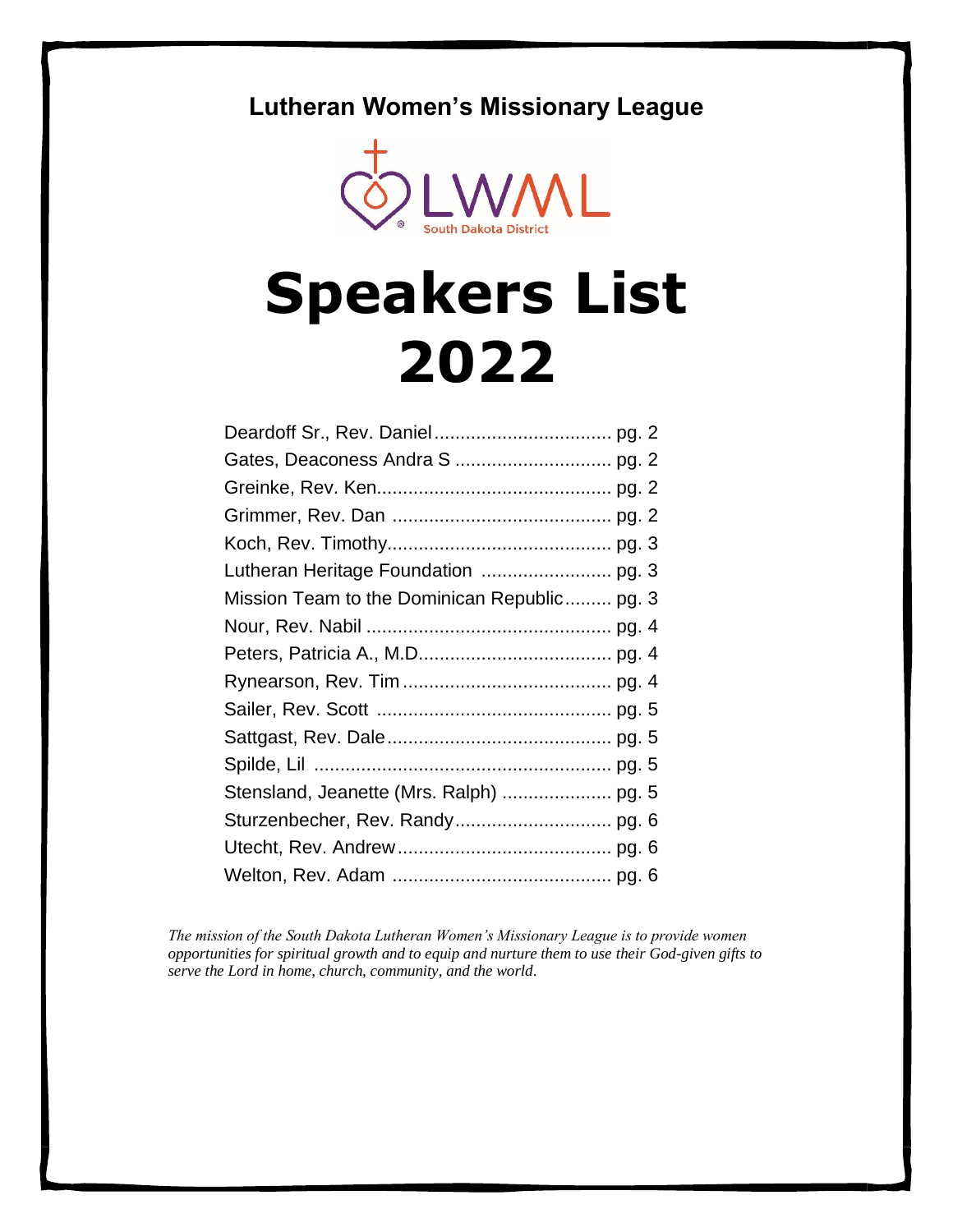

## **DEARDOFF SR., REV. DANIEL**

405 E Beechnut St., Brandon SD 57005 Office: 605-583-2396; Home: 605-582-7915 [pastorbrlc@alliancecom.net](mailto:pastorbrlc@alliancecom.net)

- **Christian Apologetics** Defending the faith. 2 hours
- **Ministering to Children of Divorce** 2 hours
- **Responding to Sexual Temptation in a High Tech Society -** An Ambassadors of Reconciliation Bible study.

#### **GATES, DEACONESS ANDRA S.**

30902 433rd Ave., Yankton, SD 57078 Mobile: 605-660-8146; Home: 605-665-3922 [andra.gates@gmail.com](mailto:andra.gates@gmail.com)

- **Deaconess History and Profession** 1–2 hours
- **Life Issues: End of Life from medical and Christian Points of View** 1–3 hours
- **Why Women Don't Preach in the LCMS** 1–2 hours
- **Bethesda Lutheran Communities** 1–1½ hours

# **GREINKE, REV. KEN** (emeritus)

48237 253rd St., Garretson SD 57030-6039 Home: 605-594-3123 [kengreinke@alliancecom.net](mailto:kengreinke@alliancecom.net)

- **LCMS-World Missions** Area Secretary for Africa from 1996-2006; speaks on many different areas of Africa: Nigeria, Guinea, Liberia, Sierra Leone, Kenya, Ethiopia, and Sudan. **Topics:** New directions in LCMS world missions; LCMS expansion into East Africa; the role of Sudanese refugees in starting LCMS mission work in Sudan, etc. Presentation time to suit occasion; overhead projector needed.
- **Lutheran Bible Translators** Serves on the Board of Directors for LBT and has had linguistic training. Presentation time to suit occasion; overhead projector needed.

#### **GRIMMER, REV. DAN**

620 E. 3rd Ave., Mitchell, SD 57301 Mobile: 605-999-3482 [pastorgrimmer@zionmitchell.org](mailto:pastorgrimmer@zionmitchell.org)

- **Christ in the Old Testament** Where was Jesus before the Virgin birth? Explore how the entire Old Testament is all about Jesus, and how to find Him there. 1–3 hours
- **What is a Human Being?** There is a great deal of confusion today about what it means to be human. While we can learn much about humanity from science, medicine, law, psychology, and sociology, there are some things about being human that we can only learn from the Scriptures. Learn what God says about who we are as human beings and how to respond to the world's lies about who we are. 2–4 hours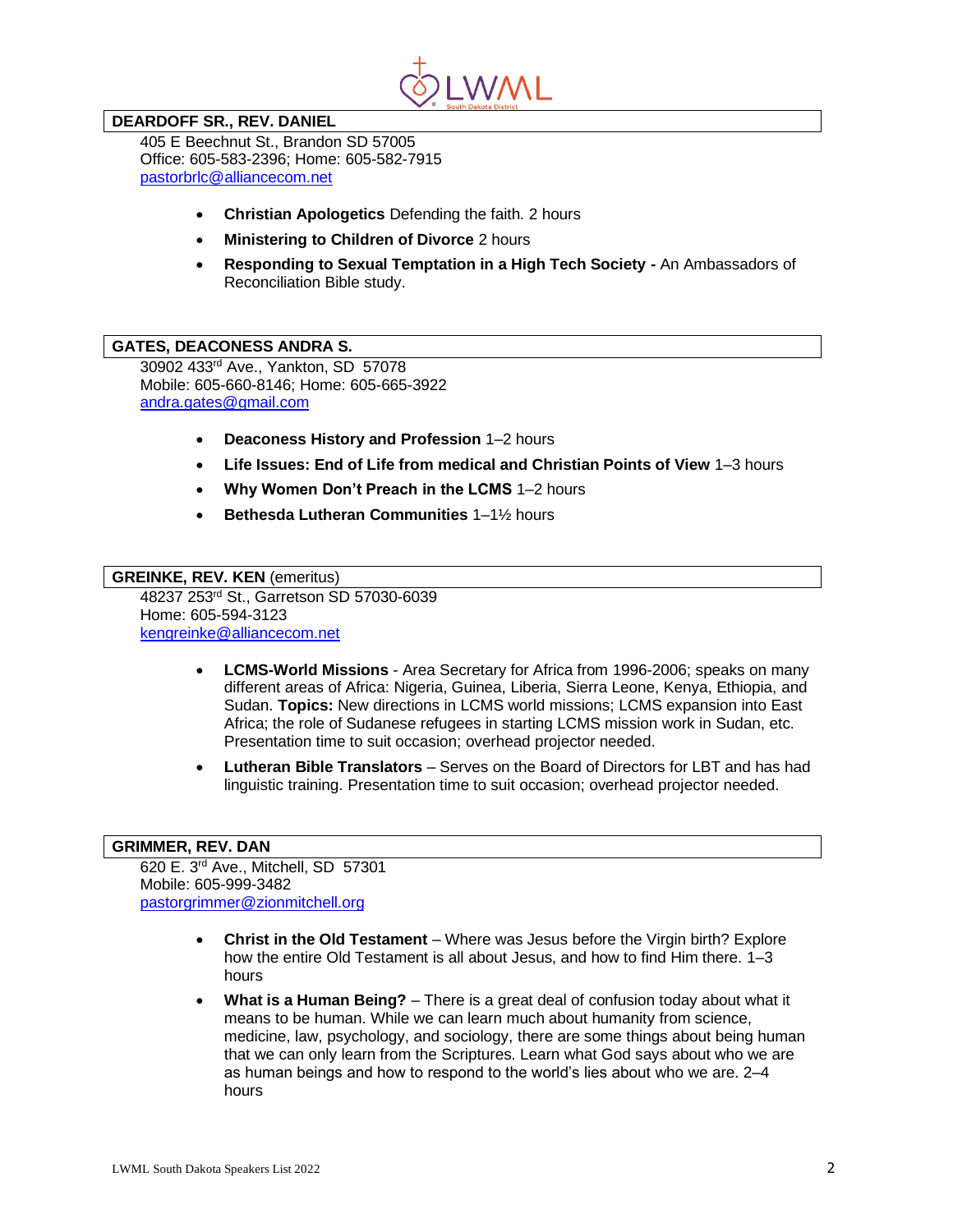

#### **KOCH, REV. TIMOTHY** PO Box 52, Cresbard SD 57435 605-324-3318 [revtimkoch@gmail.com](mailto:revtimkoch@gmail.com)

- **Interpreting Parables** One-third of Jesus' teaching comes to us in the form of parables. How might we responsibly approach and interpret these parables and apply them for the strengthening of our own faith and life? 2 Hours
- **Biblical Manuscripts** For the first 1400 years of the Christian church, the Bible wasn't printed, but written out by hand. What do these handwritten Biblical manuscripts look like, what problems do those pose for our faith, what insights can we learn by studying them, and how have they influenced Christian artwork? 2 hours
- **Jesus' Identity in the Gospel of Mark** Join Pastor Koch in exploring the various characters of the Gospel according to Mark and who they understood Jesus to be. See how their perceptions of Jesus can inform our own perceptions of Jesus, to the end that we can boldly confess Jesus to be the Christ the Son of God. 1½–2 hours
- **Prayer: Rooted in the Gospel** How does our relationship to God inform our practices in prayer? Time: 1½–2 hours. (This is a single session of a larger study that I have put together.Thus, I have 10 hours of material that could be used over a weekend retreat or longer Christian Life Workshop)
- **Satan: The Old Evil Foe A** study about Satan, his tactics, his goals, and his greatest enemy: our Lord Jesus Christ, and the tools Christ gives us to combat the Evil One. \*Also comes with a handout of where Satan appears in Lutheran Hymnody\* 1-3 hours
- **Repentance in the life of the Baptized** What is the role of repentance in the faith of a baptized Christian? A powerful study that seeks to clarify the many misconceptions surrounding repentance. 2 hours

# **LUTHERAN HERITAGE FOUNDATION**

Reverend Matt Heise, Executive Director Jen Bagnall LHF Public Relations *[jbagnall@LHFmissions.org](mailto:jbagnall@LHFmissions.org)*

# **MISSION TEAM TO THE DOMINICAN REPUBLIC**

Contact:

Elaine Hankel *[emh@rushmore.com](mailto:emh@rushmore.com)* Dianne Diekmann *[jddd66@gmail.com](mailto:jddd66@gmail.com)* Susan Buxcel *[sbuxcel@netzero.net](mailto:sbuxcel@netzero.net)*

• **PowerPoint and Commentary** 1 to 2 hours or all day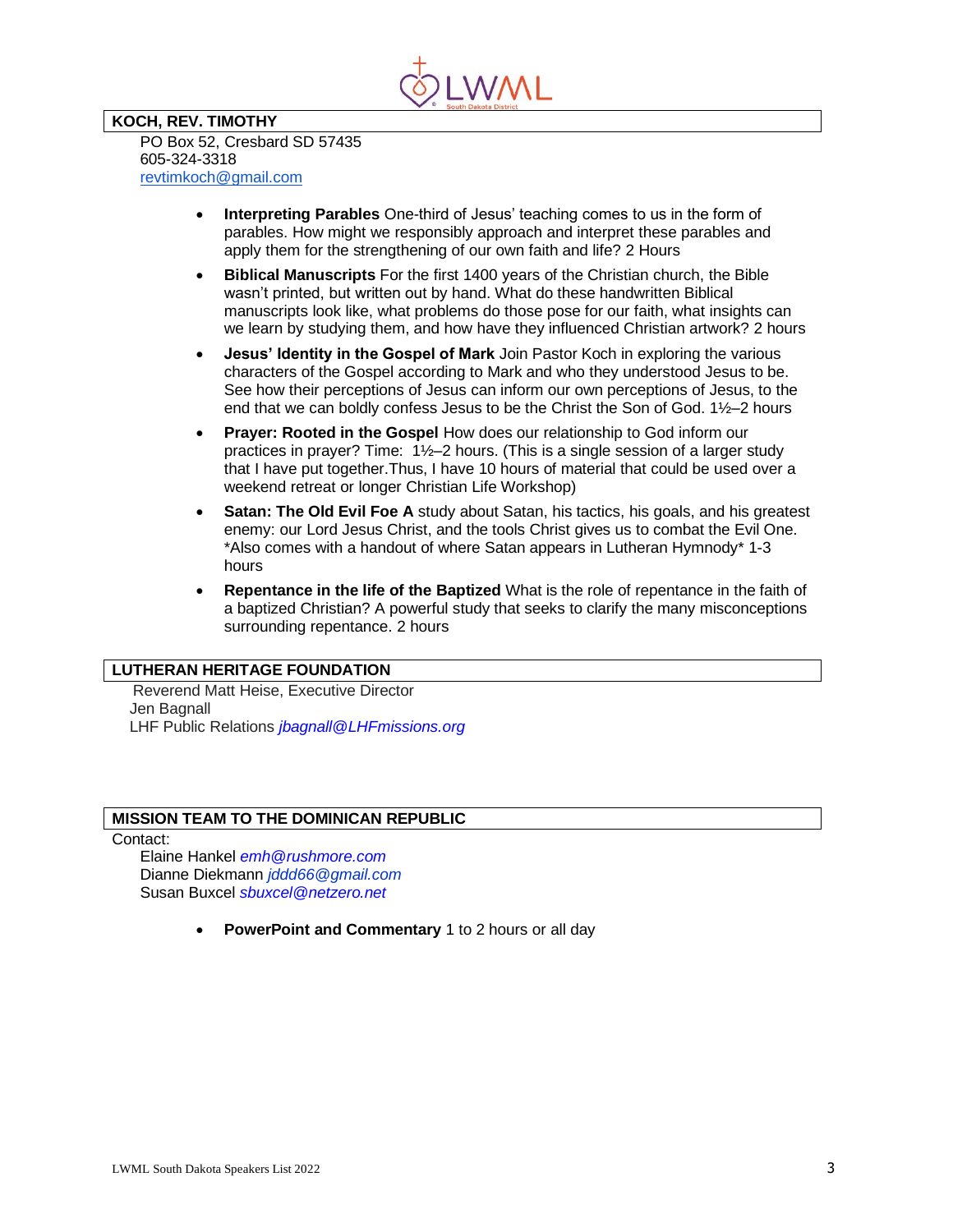

# **NOUR, REV. NABIL**

 516 E 58th St., Sioux Falls SD 57108 605-526-3571  *[preachermanfootwasher@gmail.com](mailto:preachermanfootwasher@gmail.com)* 

The time for these topics is flexible, from one hour to all day.

- **An Arab in the West "Can I Really Be a Christian Without Being Mission-Minded?"**
- **Choosing the Right Partner in Marriage**
- **The Christian as a 'Rose' in the Garden of God; Christianity in the Middle East**
- **Christians Living in the 21st Century**
- **The Difference Between the Three Major Religions of the World: Jews, Christian, and Muslims**
- **The Growth of Muslims and the Appeal to the Black Community**
- **How Do We as Citizens of Heaven, Live on Temptation Island**
- **The Importance of Christian Education**
- **The Middle East Conflict**
- **The Plight of the Palestinians**
- **Telling the Good News**
- **Will the REAL son of Abraham Please Stand Up**
- **Preaching in character First Person Narrative**
- **Preaching Who are the Muslims and How Do We Witness to Them**
- **What is Love?**
- **Being Imitators of Christ**

#### **PETERS, PATRICIA A., M.D.**

215 W 25th St., Sioux Falls SD 57105 605-334-726 *[drpeters2002@yahoo.com](mailto:drpeters2002@yahoo.com)*

- **Medical Mission Trips Trips** to Haiti, Guatemala, and Panama DVD presentations; 1 hour.
- **Haiti trip through Avera Health** work with Haitian Health Foundation in Jérémie, Haiti.
- **Others with MOST Ministries**

#### **RYNEARSON, REV. TIM**

1910 12th St., Brookings SD 57006 605-692-5272 *[peacelut@brookings.net](mailto:peacelut@brookings.net)*

- **Christian Ethics** 1–3 hours
- **Ecclesiastes** 3 hours
- **Habakkuk** 1–3 hours
- **Living Together Apart From Marriage** 2 or more hours
- **Matthew** 1–3 hours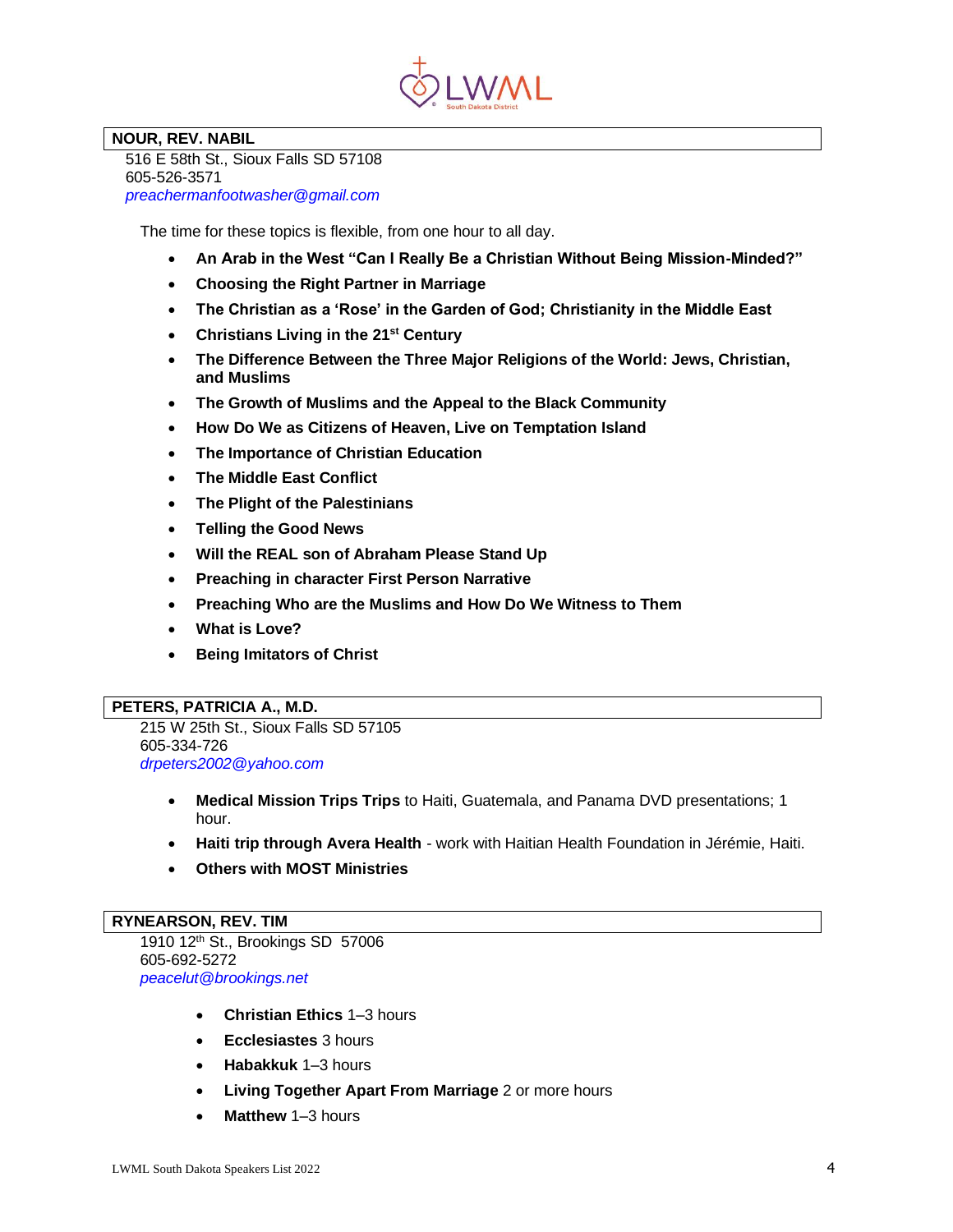

# **SAILER, REV. SCOTT**

2105 S. Lincoln Ave., Sioux Falls, SD 57105 Office: 605-361-1514; Mobile: 605-212-2706 *[sodakpres@midco.net](mailto:sodakpres@midco.net)*

- **Learning at the Feet of Proverbial Pests**. We might turn to such Biblical figures as King David, Mary, and the Apostle Paul as examples for our living. But what wisdom might the pests mentioned in Proverbs chapter 30 (e.g. ants and lizards) give us for the living of our days? 1 hour
- **The King and His Queen**. This topic explores the relationship our Lord (King Jesus) has with us, the Church (His Beloved Queen). Oh, how He loves us, and how we will want to respond to His love by worshiping Him and serving others. Included in the discussion is consideration of the special place the Pastor has in the King's plan for serving the Queen. 1–2 hours

#### **SATTGAST, REV. DALE** (emeritus)

20723 396th Ave., Huron SD 57350 605-352-7824 *dale.sattgast@gmail.com*

- **The Bible of the Laity:** *Luther's Small Catechism* **for Our Daily Lives**; Background of *Luther's Small Catechism* and how it touches the issues in our lives. 2½ hours minimum
- **The Life of Luther in Pictures** A narrated pictorial history of Luther and the Reformation from former SD District President and Debbie Sattgast's trip to Germany. Approximate time 1½- 2 hours.

# **SPILDE, LIL**

24815 463rd Ave., Colton SD 57018

• **Travels to Haiti** – Having traveled a number of times to Haiti as part of the Lutheran Mission Association (website: *lmamnn.org*) and worked with the North District of the Evangelical Lutheran Church of Haiti. (Member at Harford.)

#### **STENSLAND, JEANETTE (Mrs. Ralph)**

Chairman of the South Dakota Division of Orphan Grain Train. 1 Lantern Townhouse Lane, Milbank, SD 57252 605-432-5612 *[stenslan@itcmilbank.com](mailto:stenslan@itcmilbank.com)*

> • Milbank has a packing site where items for relief needs abroad and, in the USA, may be sent. Presentations on Orphan Grain Train; questions on relief needs; etc. Mission project ideas.